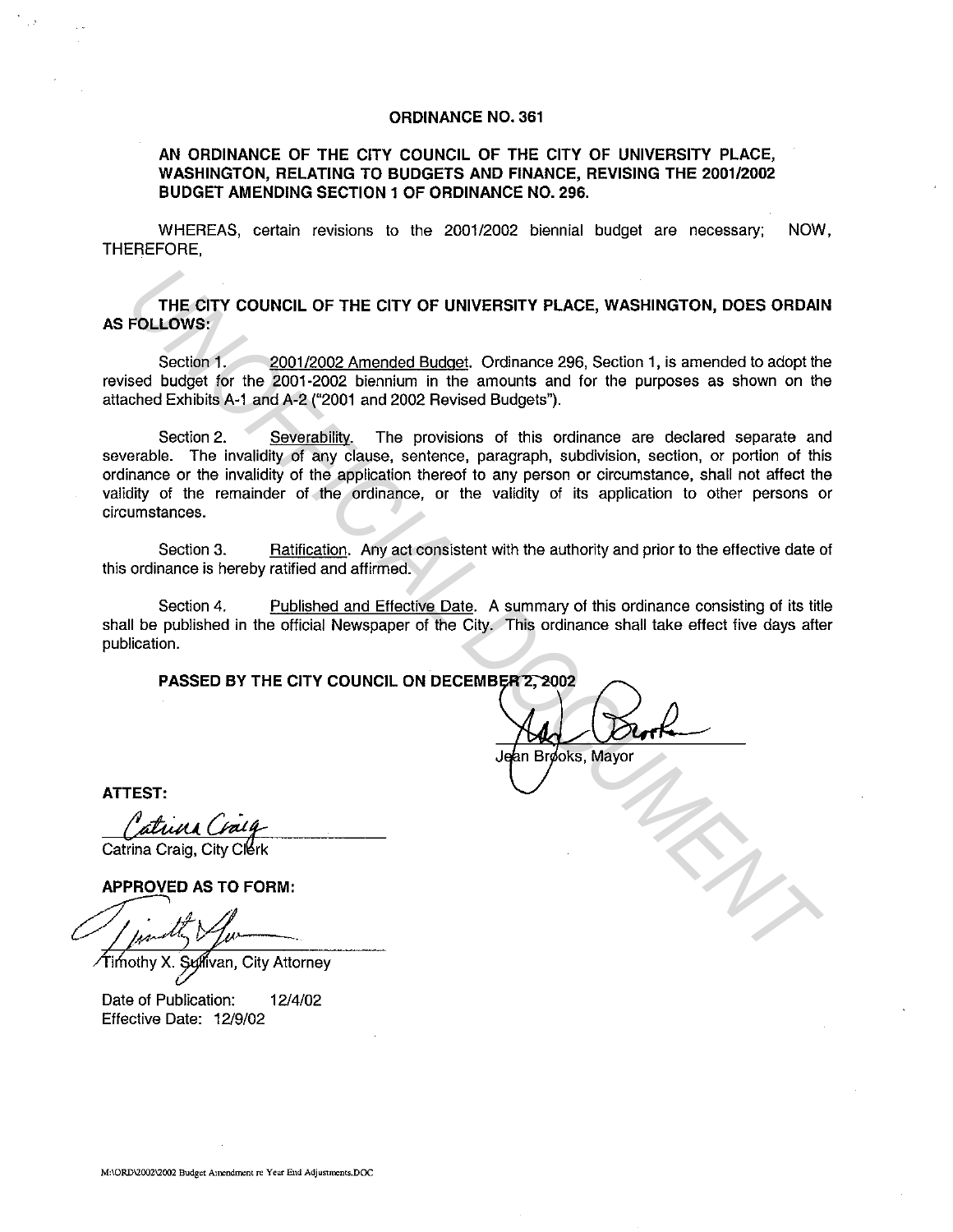|                        |                                         |                                 | <b>REVENUES</b> |                   |                                     | <b>EXPENDITURES</b> |                  |                          |
|------------------------|-----------------------------------------|---------------------------------|-----------------|-------------------|-------------------------------------|---------------------|------------------|--------------------------|
|                        |                                         |                                 | & OTHER         |                   |                                     | & OTHER             |                  | <b>ENDING</b>            |
|                        | TUND.                                   |                                 | <b>SOURCES</b>  |                   |                                     | <b>USES</b>         |                  | <b>BALANCE</b>           |
|                        |                                         |                                 |                 |                   |                                     |                     |                  |                          |
| General                |                                         |                                 |                 |                   |                                     |                     |                  |                          |
| 001                    | General                                 | $\mathbf{r}$<br>12,907,972      | \$              | 12,907,972        | 11.851,800 \$<br>$\mathbf{\hat{z}}$ |                     | 11,851,800<br>\$ | \$<br>1,056,172          |
| <b>Special Revenue</b> |                                         |                                 |                 |                   |                                     |                     |                  |                          |
| 101                    | <b>Street</b>                           | 1,475,772                       |                 | 1,475,772         | 1,475,772                           |                     | 1,475,772        |                          |
| 102                    | <b>Arterial Street</b>                  | 238,168                         |                 | 238,168           | 218,896                             |                     | 218,896          | 19,272                   |
| 103<br>120             | Real Estate Excise Tax<br>Path & Trails | 513,974<br>23,141               |                 | 513,974<br>23,141 | 513,974                             |                     | 513,974          | $\blacksquare$<br>23,141 |
| 140                    | Surface Water Mgmt                      | 1,606,800                       |                 | 1,606,800         | 1,606,800                           |                     | 1,606,800        | $\sim$                   |
| 188                    | Strategic Reserve                       | 616,132                         |                 | 616,132           |                                     |                     |                  | 616,132                  |
|                        | <b>Sub-total Special Revenue</b>        | 4,473,987                       |                 | 4,473,987         | 3,815,442                           |                     | 3,815,442        | 658,545                  |
| <b>Debt Service</b>    |                                         |                                 |                 |                   |                                     |                     |                  |                          |
| 201                    | Debt Service                            | 988,156                         |                 | 988,156           | 983,304                             |                     | 983,304          | 4,852                    |
|                        | <b>Sub-total Debt Service Funds</b>     | 988,156                         |                 | 988,156           | 983,304                             |                     | 983,304          | 4,852                    |
|                        | <b>Total Operating</b>                  | 18,370,115                      |                 | 18,370,115.       | 16,650,546                          |                     | 16,650,546       | 1,719,569                |
|                        |                                         |                                 |                 |                   |                                     |                     |                  |                          |
|                        |                                         |                                 |                 |                   |                                     |                     |                  |                          |
| 301                    | Parks CIP                               | 4,158,259                       |                 | 4,158,259         | 3,703,911                           |                     | 3,703,911        | 454,348                  |
| 302                    | Public Works CIP                        | 11,590,485                      |                 | 11,590,485        | 11,184,022                          |                     | 11,184,022       | 406,463                  |
| 303                    | Municipal Facilities CIP                | 94,869                          |                 | 94,869            | 94,869                              |                     | 94,869           |                          |
|                        | Sub-total CIP                           | 15,843,613                      |                 | 15,843,613        | 14,982,802                          |                     | 14,982,802       | 860,811                  |
|                        |                                         |                                 |                 |                   |                                     |                     |                  |                          |
| 501                    | Fleet & Equipment                       | 563,327                         |                 | 563,327           | 104,350                             |                     | 104,350          | 458,977                  |
| 502                    | Information Technology & Services       | 1,428,534                       |                 | 1.428,534         | 953,203                             |                     | 953,203          | 475,331                  |
| 505                    | Property Management                     | 223,735                         |                 | 223,735           | 212,875                             |                     | 212,875          | 10,860                   |
| 506                    | Risk Management                         | 182,612                         |                 | 182,612           | 142,745                             |                     | 142,745          | 39,867                   |
|                        | Sub-total Internal Service              | 2,398,208                       |                 | 2,398,208         | 1,413,173                           |                     | 1,413,173        | 985,035                  |
|                        |                                         |                                 |                 |                   |                                     |                     |                  |                          |
| 621                    | Endowment                               |                                 |                 |                   |                                     |                     |                  |                          |
| 150                    | Donations and Gifts to University Place | 34,618                          |                 | 34,618            | 34,618                              |                     | 34,618           |                          |
|                        | <b>Sub-total Non-Annually Budgeted</b>  | 34,618                          |                 | 34,618            | 34,618                              |                     | 34,618           |                          |
|                        | Total Budget:                           | $\mathbf{f}$<br>$36.646.554$ \$ | :s:             | 36,646,554        | $33.081,139$ \$<br>s.               |                     | 33,081,139<br>З. | 3,565,415                |